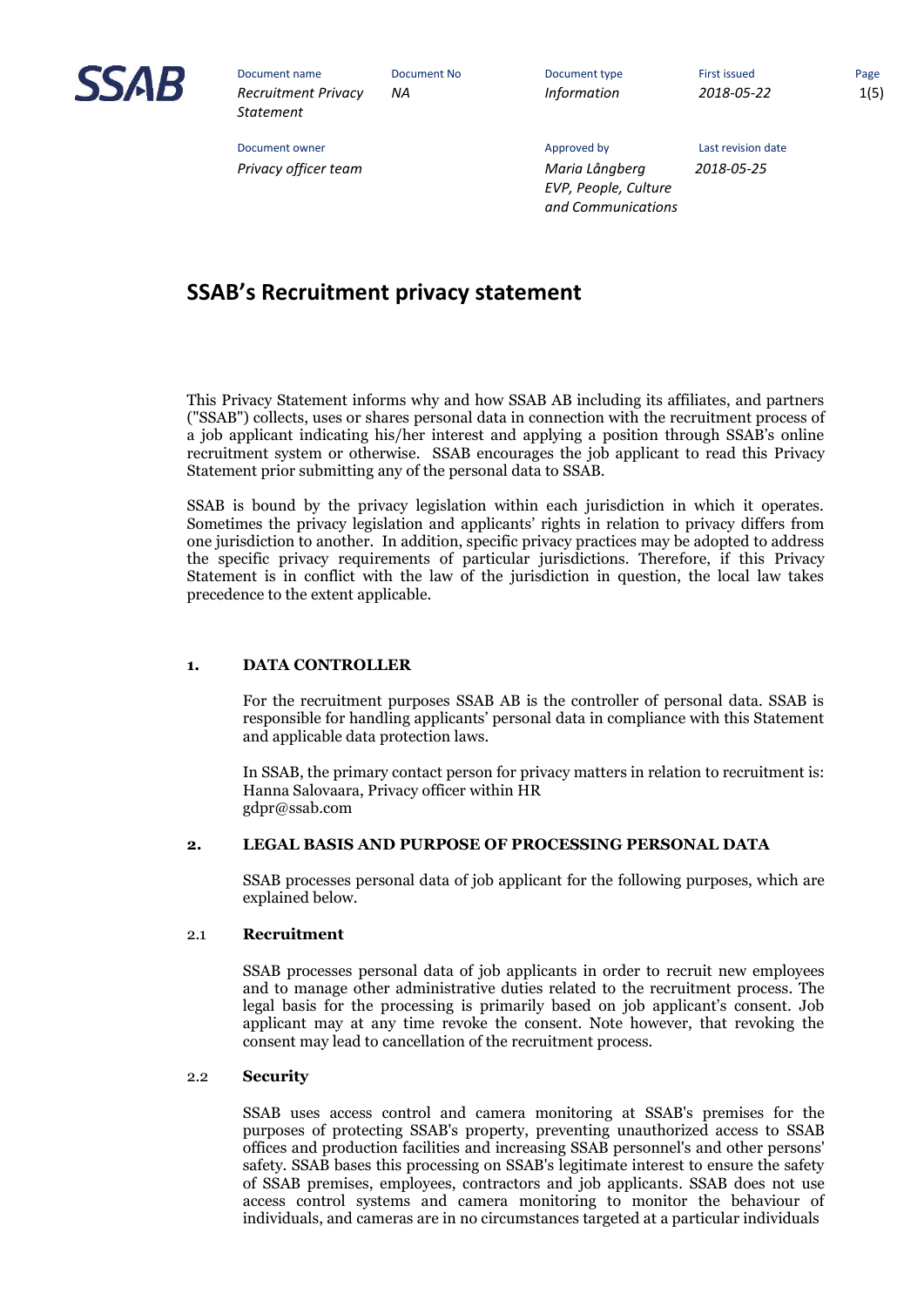

*NA Information 2018-05-22* 2(5)

Document owner and the Community of the Approved by Last revision date *Privacy officer team Maria Långberg 2018-05-25 EVP, People, Culture and Communications* 

SSAB maintains information security measures (such as automated filtering of email and internet traffic, maintenance and retention of log data) for information security purposes to safeguard business information and business assets, to avoid criminal activities and ensure availability of the services. SSAB bases this processing on SSAB's legitimate interest to ensure network and information security and to safeguard SSAB's important business information and assets. The information security measures are not used for the purpose of monitoring of individuals.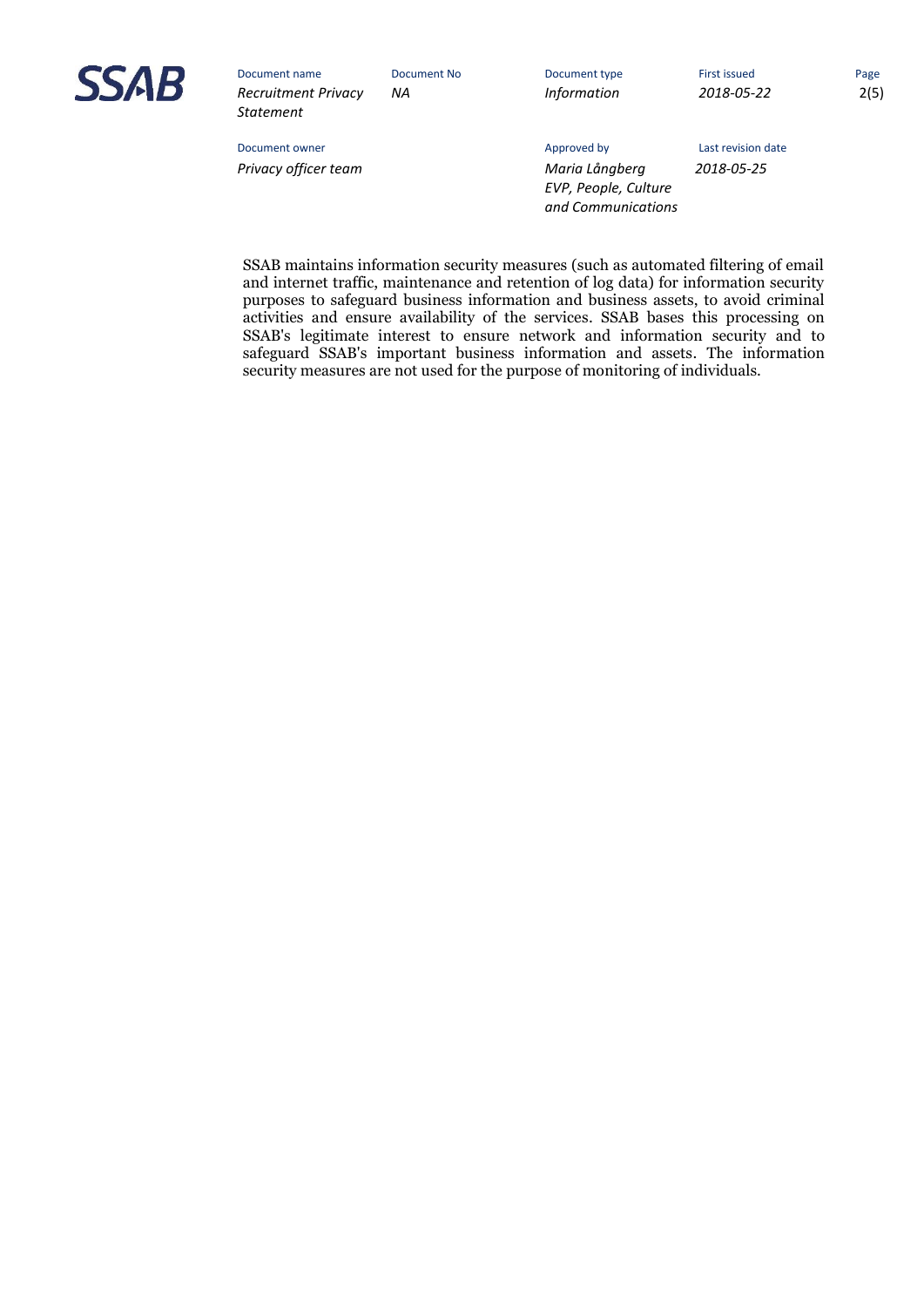

*NA Information 2018-05-22* 3(5)

Document owner and the Community of the Approved by Last revision date *Privacy officer team Maria Långberg 2018-05-25 EVP, People, Culture and Communications* 

**3. COLLECTION OF DATA**

# 3.1 **Necessary personal data collected for the recruitment purposes includes among others**

- Basic personal data, such as name, postal address, phone number, date of birth;
- log-in and password and other such information used in connection with the proper authentication
- Job application, CV, education background, examinations taken, skills profiles and other relevant qualification or certificate attached
- Aptitude and personality tests and security clearances, where applicable;
- Photograph when provided by the applicant or if applicant gives a consent to take a picture in connection to an interview
- preferred country/countries and/or sites of employment, willingness to relocate, desired salary
- References, which can be retrieved from previous employers. These contacts are provided by the applicant. In such case, the job applicant is responsible to obtain consent form the third party

As a rule, this personal data is collected directly from the job applicant. If SSAB uses an external service provided in recruitment process, personal data related to an employee's professional competence and qualification may be processed by that service provider. Subject to applicable national legislation, SSAB or its third party service providers may also collect personal data from public sources, and conduct background checks and assessments and store information from those during the recruitment process.

SSAB does not generally collect information about job applicants that is particularly personal or private (sensitive information). If sensitive information will be collected and processed at some stage of the recruitment process, such collection is based on the applicable local legislation, and the job applicant will be informed thereof, and consent will separately asked. SSAB is an equal opportunity employer and SSAB offers equal treatment to all job applicants.

## 3.2 **Necessary personal data for setting up an employment contract**

If recruitment leads to employment, SSAB needs to receive some additional personal information from the applicant. This information is directly collected from the individual in question.

## **4. SHARING OF PERSONAL DATA**

SSAB may disclose personal data to trusted third parties as part of SSAB's recruitment process

 when permitted or required by law, such as to tax authorities, social security authorities, insurance companies, pension institutions, occupational health care institutions, and trade unions and to occupational health and safety institutions and other equivalent authorities;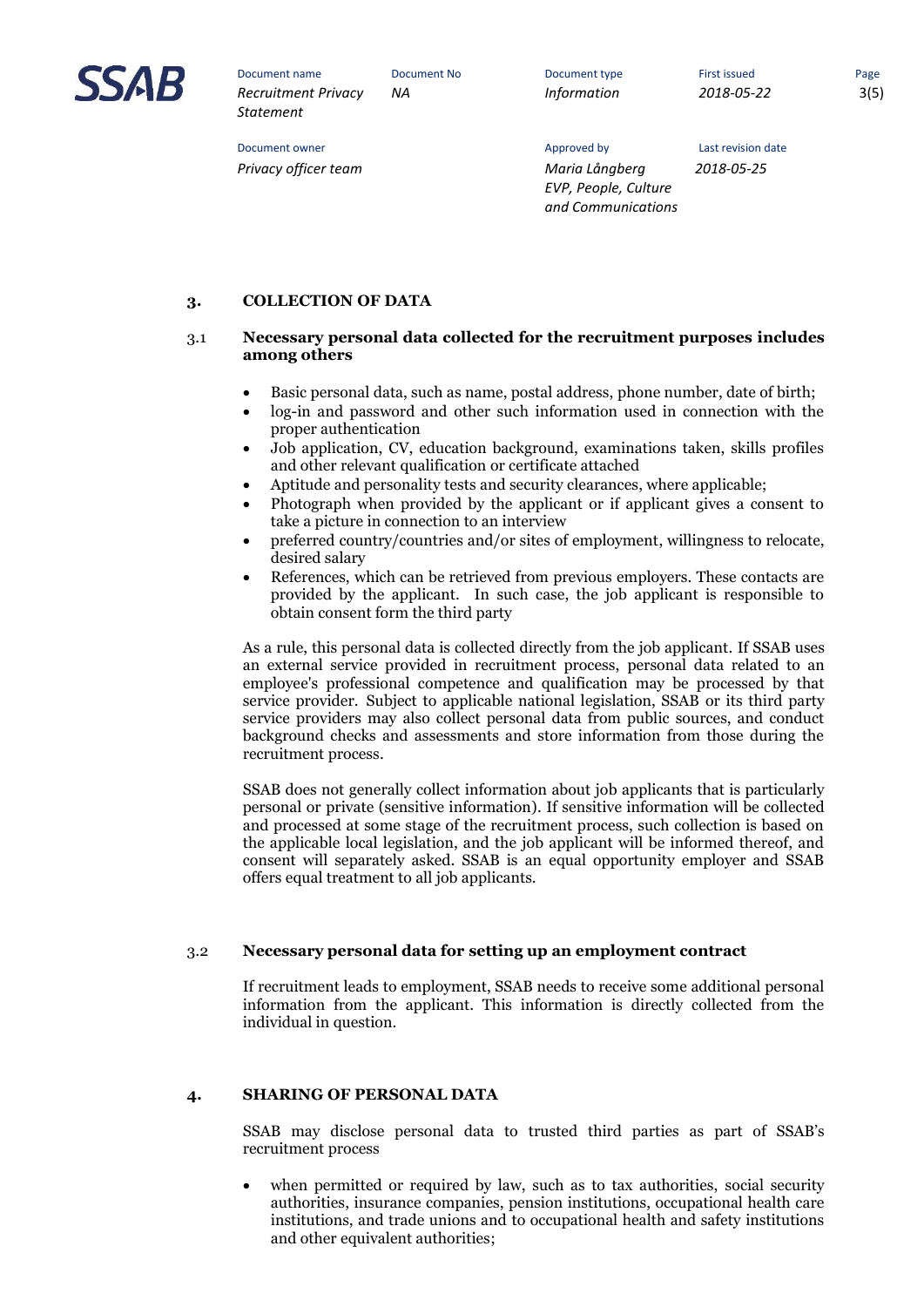

*NA Information 2018-05-22* 4(5)

Document owner and the Community of the Approved by Last revision date

*Privacy officer team Maria Långberg 2018-05-25 EVP, People, Culture and Communications* 

- to trusted services providers, which act on SSAB's behalf and SSAB will control and be responsible for the use of personal data in connection to recruitment and employment
- if SSAB is involved in a merger, acquisition, or sale of all or a portion of its assets;
- when SSAB believes in good faith that disclosure is necessary to protect SSAB's rights, protect employees' safety or the safety of others, investigate fraud, or respond to a government request.

# **5. TRANSFER OF PERSONAL DATA OUTSIDE EU/EEA**

## 5.1 **Intra-group transfers**

As some of the group companies are located outside of the EU/EEA, personal data in relation to the recruitment process may be transferred outside of EU/EEA, such as to the United States. SSAB's personnel may also have role-based access to personal data of job applicants from one of SSAB's group companies located outside the EU/EEA. In this case, these persons are required to access employees' personal data because of their work-related duties, and access to personal data is managed with limited access rights.

SSAB provides appropriate safeguard mechanisms for international data transfers as required by applicable data protection laws. For intra-group transfers, SSAB has ensured appropriate safeguards for the protection of personal data by using Standard Contractual Clauses as approved by the European Commission.

## 5.2 **Trusted service providers located outside of EU/EEA**

SSAB's trusted service providers may process personal data outside of EU/EEA, as certain supporting resources and servers may locate in various countries. Thus your personal data may be transferred outside the country where you access and use the recruitment web site. To the extent personal data is transferred to a country outside of the EU/EEA, SSAB will use the required established mechanisms that allow the transfer to service providers in those thirds countries, such as the Standard Contractual Clauses approved by the European Commission or the Privacy Shield Principles.

## **6. RETENTION OF PERSONAL DATA**

Personal data related to non-chosen job applicants shall be retained for one year from the announcement of recruitment decision. If the recruitment process leads to an employment with SSAB, relevant Personal data will be retained during the course of the employment or as required by retention period provided in the applicable law.

# **7. PRIVACY RIGHTS**

Job applicants have a right to access and data portability of personal data SSAB holds about them. However, there may be some restrictions in this respect.

Job applicant may correct, update, change or remove their personal data at any time. However, please note that certain information is strictly necessary in order to fulfil the purposes defined in this Statement. Therefore, the deletion of such data may not be allowed under the applicable law, which prescribes mandatory retention periods.